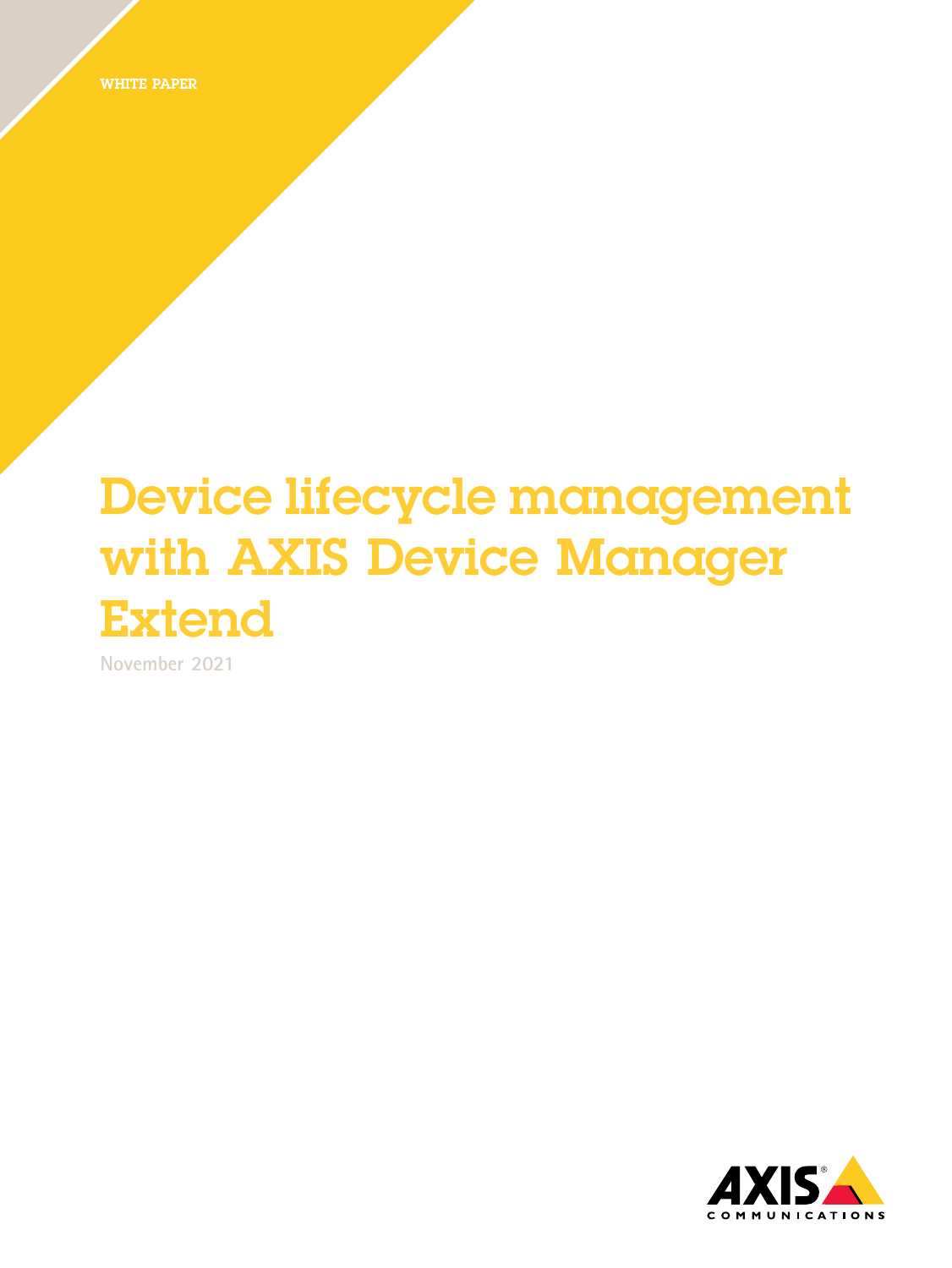## Table of Contents

|               | Introduction                                                    |                       | 3 |
|---------------|-----------------------------------------------------------------|-----------------------|---|
| $\mathcal{P}$ | Background - AXIS Device Manager and AXIS Device Manager Extend |                       | 3 |
| 3             | Device management with clients and site controllers             |                       | 3 |
| 4             | The benefits of AXIS Device Manager Extend                      |                       | 4 |
| 5             | Typical system setups                                           |                       | 4 |
|               | 5.1                                                             | Single site           | 4 |
|               | 5.2                                                             | Multiple sites        | 5 |
|               | 5.3                                                             | With or without proxy | 6 |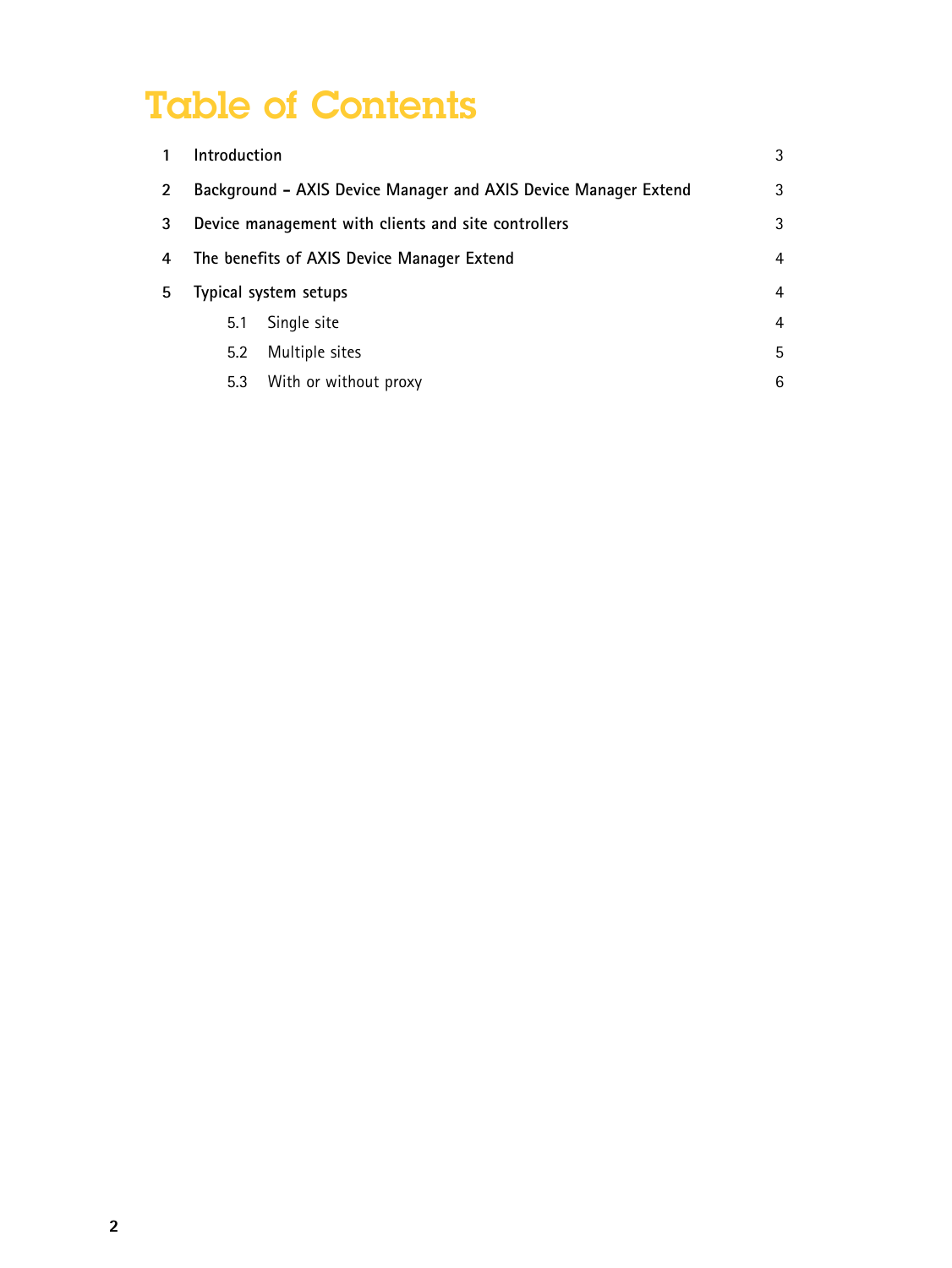## <span id="page-2-0"></span>1 Introduction

AXIS Device Manager Extend is <sup>a</sup> software application which provides system administrators with an interface for discovering, monitoring, and operating Axis devices on their organization's networks.

This white paper presents an overview of AXIS Device Manager Extend and its components. We briefly discuss the application's benefits and display some typical system setups.

#### 2 Background - AXIS Device Manager and AXIS Device Manager Extend

AXIS Device Manager Extend is <sup>a</sup> software application separate from the appreciated device management tool AXIS Device Manager.

AXIS Device Manager Extend is ideally suited for customers who want an intuitive graphical dashboard of their extended system's status, with automated system monitoring and the possibility to monitor geographically remote sites.

AXIS Device Manager, by comparison, offers <sup>a</sup> broader range of functions. It is more suited for initial system configuration or manual maintenance tasks during the system lifetime.

The softwares can be used either individually or concurrently, as each realizes slightly different use cases. There is some overlap in the functionality and the long-term intention is to migrate both softwares into <sup>a</sup> single united application, providing support for the combined feature set. Together, AXIS Device Manager and AXIS Device Manager Extend offer security system installers and security system administrators easy, cost-effective, and secure ways to manage all major installation, security, and maintenance tasks for their system.

#### 3 Device management with clients and site controllers

AXIS Device Manager Extend consists of <sup>a</sup> client (or several clients) and <sup>a</sup> site controller (or several site controllers). The client provides <sup>a</sup> user interface while the site controller enables device discovery and management of the devices.

The client can be used as an on-demand or always available user interface for managing the AXIS Device Manager Extend system. It can be run on <sup>a</sup> dedicated machine together with <sup>a</sup> locally installed site controller or separately from the site controller(s) on <sup>a</sup> remotely connected laptop. The client presents the user with an intuitive graphical interface where the overall status of the system is readily available.

The site controller is an always available, on-premise management service that is responsible for maintaining the connections with local devices, such as cameras. The site controller also acts as <sup>a</sup> link to the Axis service platform, where the same API functionality is abstracted remotely to support remote monitoring of sites.

An AXIS Device Manager Extend client can connect directly to manage <sup>a</sup> single site controller on the same local network. The client can also connect remotely to multiple sites across an organization's network, or even a combination of both a local site and some remote sites.

Both the client and the site controller are light weight in terms of the processing resources required. This supports the possibilities to run the client and the site controller together on one PC. But it also enables the option to run them separately. The site controller can, for example, be run on <sup>a</sup> virtualized server or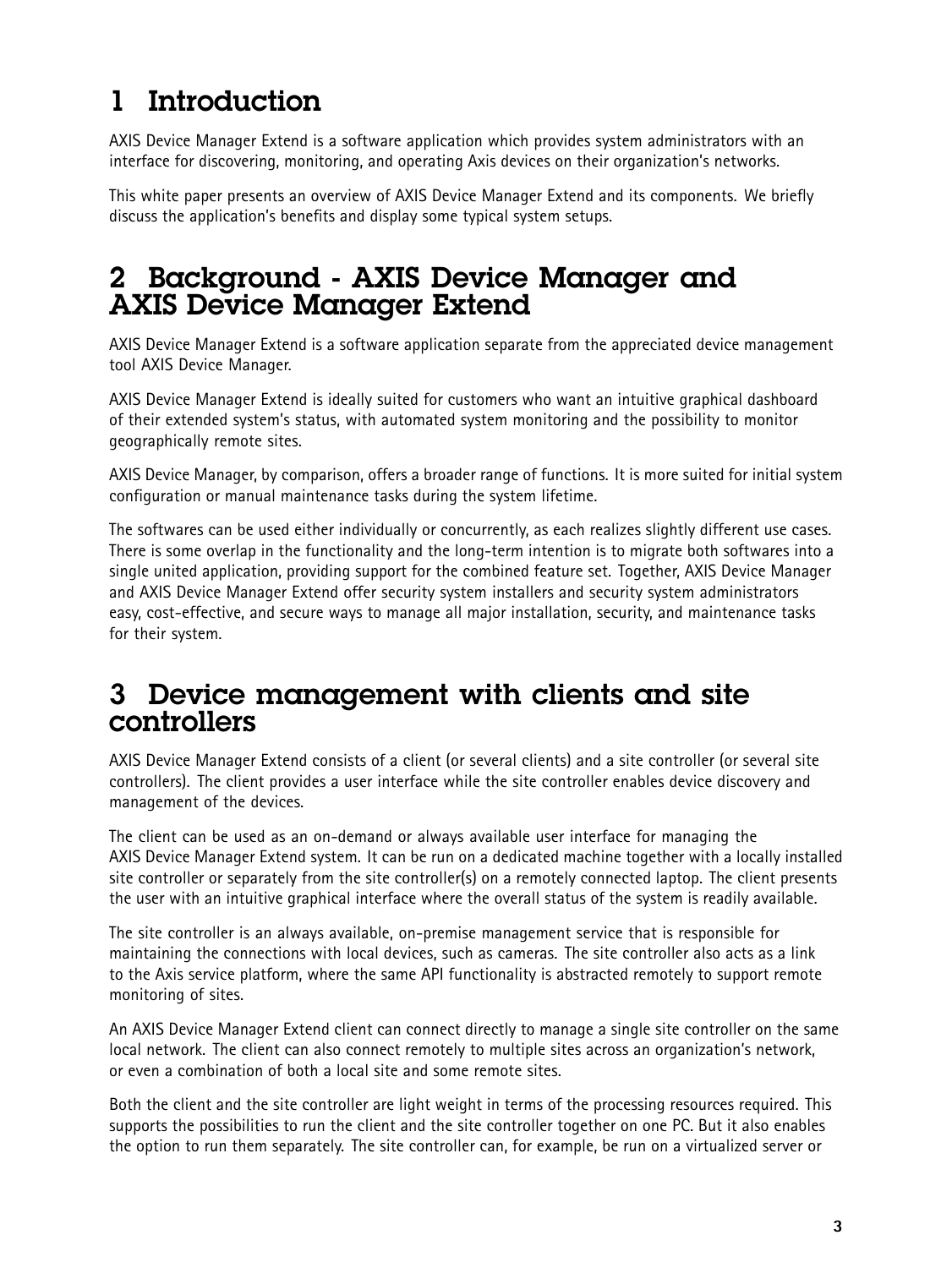<span id="page-3-0"></span>even <sup>a</sup> dedicated hardware server originally purposed for other tasks (such as, running <sup>a</sup> VMS), but with some processing resource still available. The client is envisioned to be run from <sup>a</sup> laptop or <sup>a</sup> dedicated server. The client and the site controller architecture support <sup>a</sup> multitude of configurations of client(s) and site controller(s) in one system.

### 4 The benefits of AXIS Device Manager Extend

AXIS Device Manager Extend provides an intuitive graphical dashboard of your system's current status. Whether you are managing <sup>a</sup> few devices on <sup>a</sup> local LAN or thousands of geographically distributed devices on <sup>a</sup> multitude of LANs, the software provides consistent and secure monitoring and lifecycle management.

AXIS Device Manager Extend will address network performance issues, for example, identifying connectivity failures to devices or identifying unstable devices. It will support maintenance planning by showing warranty time and discontinuation date for the individual devices in the system.

In addition, important events will be automatically stored in the system log. This includes items such as user activity, device status, and network status.

## 5 Typical system setups

#### **5.1 Single site**

In <sup>a</sup> single-site setup, the client and site controller will likely have <sup>a</sup> direct connection to each other and connect to the Axis service platform for updated firmware and other support information.



*Typical setup for single-site (local) operations:*

- *1 Client (with internet connection)*
- *2 Site controller*
- *3 Devices*
- *4 VMS*
- *5 Site*
- *6 My Axis*
- *7 Secure access*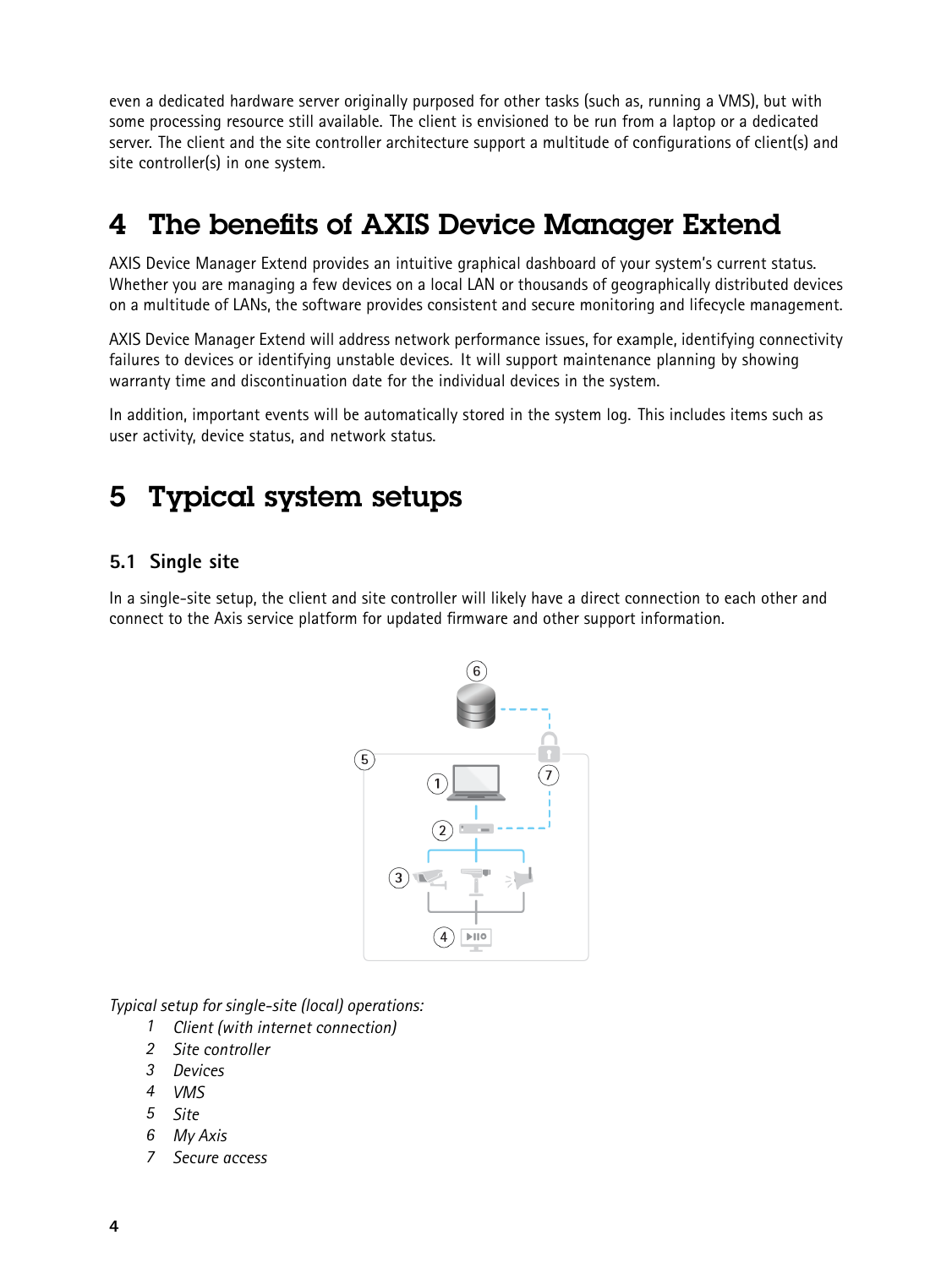#### <span id="page-4-0"></span>**5.2 Multiple sites**

For efficient remote, multiple-site management the client will communicate with each remote site controller to manage the organization's separate sites.



*Typical setup for managing multiple sites:*

- *1 Client (with internet connection)*
- *2 Site controller*
- *3 Devices*
- *4 VMS*
- *5 Local sites*
- *6 My Axis*
- *7 Secure access*
- *8 Remote access functionality*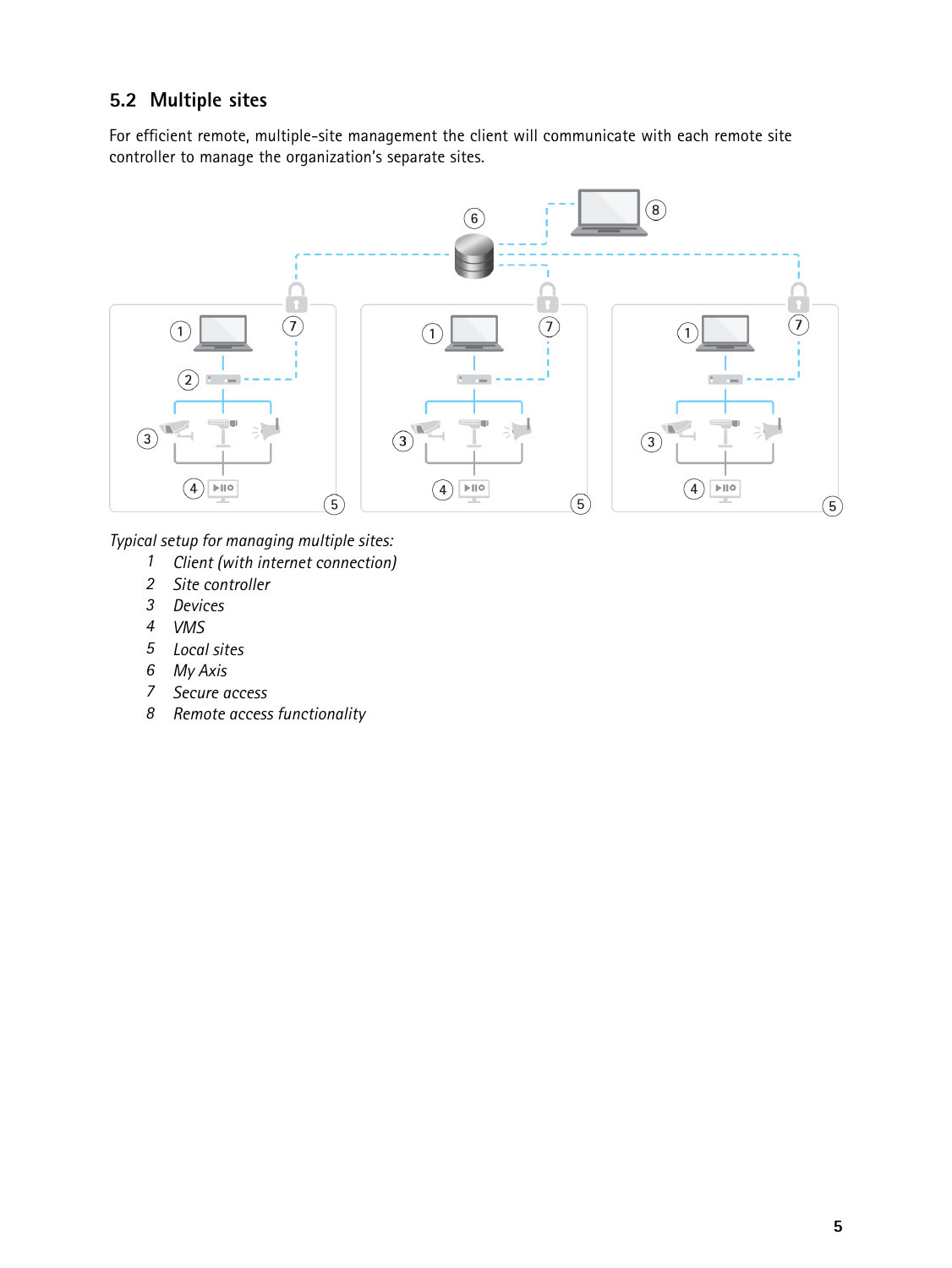#### <span id="page-5-0"></span>**5.3 With or without proxy**

An additional feature available in the site controller is the support for specifying <sup>a</sup> proxy. This enables all site controllers in <sup>a</sup> system to be configured to set up their outgoing data connections via <sup>a</sup> single connection point or proxy.



*Typical system architecture with or without proxy. A: Via proxy. B: Direct connection to site*

- *1 Client (with internet connection)*
- *2 Site controller*
- *3 Devices*
- *4 VMS*
- *5 Local sites*
- *6 My Axis*
- *7 Secure access*
- *8 Remote access functionality*
- *9 Access via proxy*